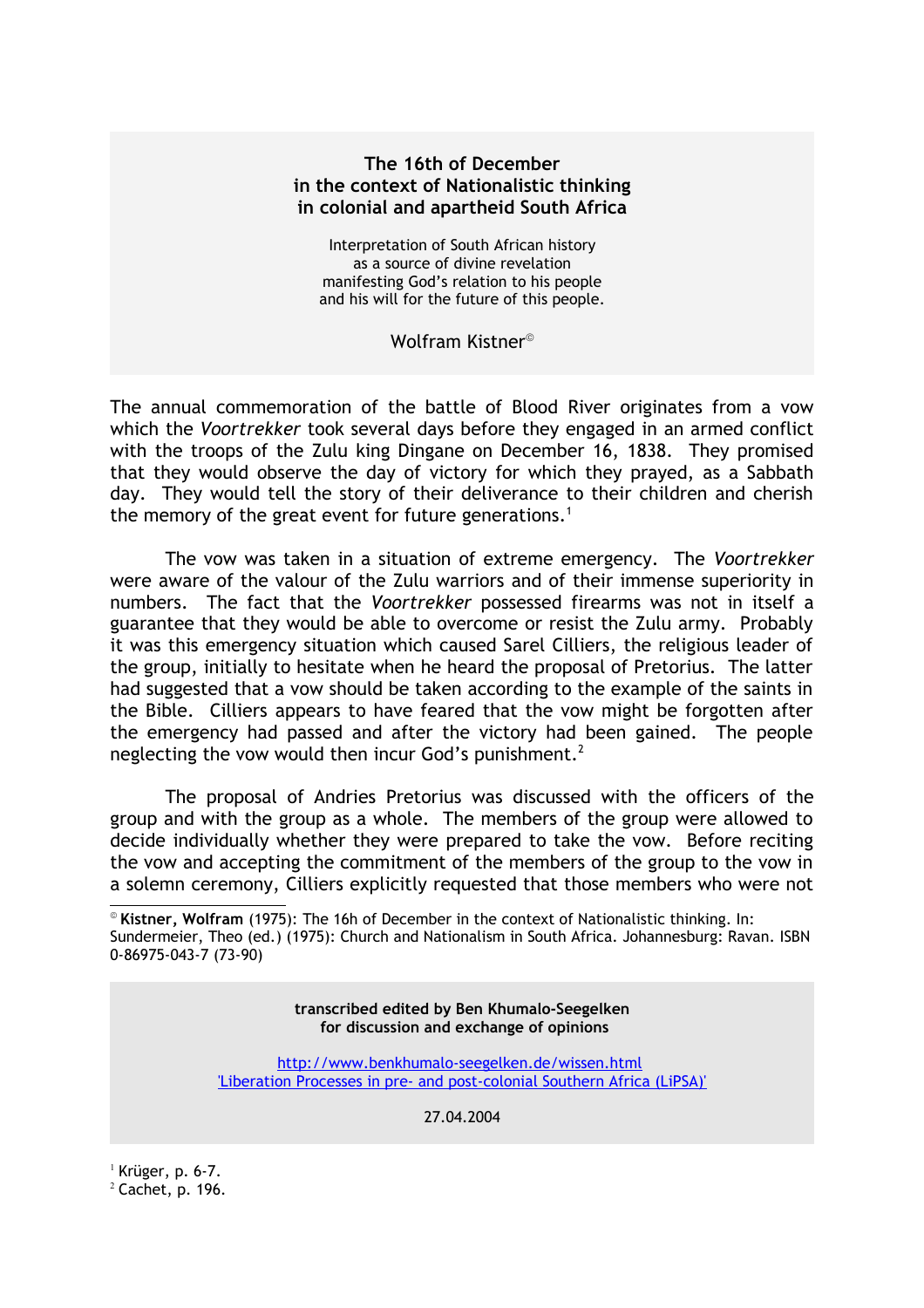prepared to take part, should absent themselves.<sup>[3](#page-1-0)</sup> There is evidence that at least two members left the group. Their reservations against the vow appear to have been of a similar nature as those which Cilliers himself had initially indicated to Pretorius<sup>[4](#page-1-1)</sup>

In his discussion with Andries Pretorius Cilliers had pointed out that a vow should better not be taken, if no certainty existed that it would be observed. The attitude of the *Voortrekker* towards December 16 in the years following what later became known as "the battle of Blood River" therefore deserves attention. There is evidence that the battle of Blood River was commemorated in "Natal" in individual *Voortrekker-*families of which members had participated in the conflict. Sarel Cilliers and Erasmus Smit can be mentioned as examples. Cilliers meticulously observed the day every year as  $a$  day of thanksgiving for the deliverance which God had granted to his covenant people. In *Pietermaritzburg* Erasmus Smit invited people into his house for commemorating the deliverance in the battle of *Blood River*. [5](#page-1-2) December 16 was, however, not celebrated by the *Afrikaans-speaking white community* as such or by the *white Afrikaans-speaking congregations*. Possibly the vow was understood as a promise binding the individual *Voortrekker* who had partaken in the battle, and their families and descendants, without committing the *white Afrikaans-speaking community* as a whole.

In the then "Transvaal" December 16 was declared a public holiday by the government of the *Zuid-Afrikaansche Republiek (1852-1902)* only in 1865. Even then the day was scarcely used for the commemoration of the deliverance of the *Voortrekker* in the battle of *Blood River (1838)*. This happened, on the whole, only after the first annexation of the *"Transvaal"* by the British [1880].

In the other *Voortrekker-*republic, the *Oranje-Vrystaat*, the elder Sarel Cilliers jr, a son of the *Voortrekker* Sarel Cilliers, proposed in 1869 to the synod of the Dutch Reformed Church that the battle of *Blood River* should be annually commemorated. His proposal was not accepted. In the *Oranje-Vrystaat* December 16 was never declared a public holiday as long as this state retained its independence. Only in 1903 was December 16 declared a holiday after the *Oranje-Vrystaat* had been subjected to British rule together with the *Zuid-Afrikaansche Republiek.* The four South African territories that in the period since 1652 had in 1910 ultimately become subjected to British rule, the two former Boer republics ("Transvaal" and "Oranje-Vrystaat") and the two former British colonies ("Cape Colony" and "Natal"), were united to form what became known as the "*Union of South Africa"*. In the same year the Parliament of the Union of South Africa declared December 16 a public holiday for the whole area presently known as the "Republic of South Africa".

Our very sketchy survey of the history of December 16 leads to a preliminary hypothesis which should be investigated more closely. It appears that the status accorded to December 16 among *white Afrikaans-speaking people* rose considerably with growing British pressure on the Boer-republics or with their subjection to British rule. One could ask: Was the emphasis placed on the

<span id="page-1-0"></span> $3$  Cachet, p. 196.

<span id="page-1-1"></span><sup>4</sup> *Die Huisgenoot,* 13 December, 1940, p. 63.

<span id="page-1-2"></span><sup>5</sup> *Die Kerkbode,* 16 December 1959.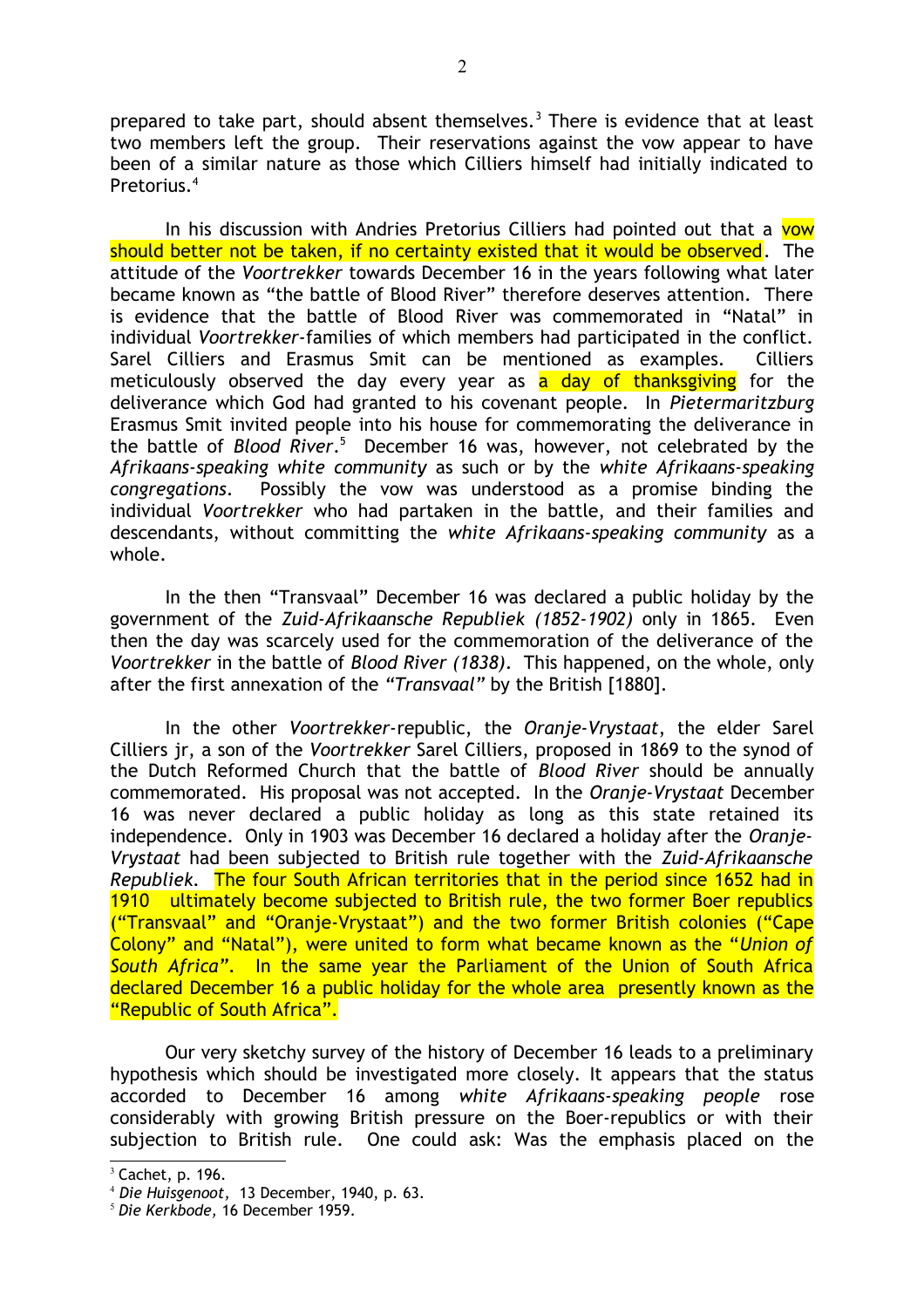celebration of December 16 perhaps to a greater or lesser degree a reaction to British pressure on the *Voorktrekker-*republics and the Boers' experience of being rejected by the English?

In considering this question it is necessary to mention a further development which might be relevant to our topic. Objections raised in the Afrikaans-speaking [white] Reformed Churches against the name "Dingaan's Day" - as they used to call it – resulted in the re-naming of the day. Towards the end of the 1940's it came to be called *'Geloftedag'* in Afrikaans or *'Covenant Day'* in English. It was suggested that the battle of *Blood River* should not be commemorated as a victory of the whites over the non-whites, but rather as a victory of Christianity over <mark>heathenism</mark>.<sup>[6](#page-2-0)</sup>

It is doubtful whether the re-naming of the day had any deep effect on the Africans. The interpretation of the event of December 16 as a victory of Christianity over heathenism could not be convincing to the blacks in South Africa. In December 16, 1949, on the same day, when the *Voortrekker Monument* was dedicated in Pretoria, 'Dingaan's Day' was celebrated with a very different meaning at Bloemfontein by Africans. This happened at a conference of the African National Congress (ANC). Dr A.B. Xuma praised the Zulu king Dingane as the true hero of the day.<sup>[7](#page-2-1)</sup> He appealed to the Africans to persevere in their fight for justice and to be united. Possibly this interpretation of December 16 was also a response to a feeling of rejection.

The topic assigned to us requires us to examine and consider December 16 in the context of nationalistic thinking. Some understanding will be necessary as to what is meant by nationalistic thinking. The American historian Leonard Krieger has given the following definition of nationalism: 'Nationalism refers to those doctrines, movements and policies which confer on the values and authority of a nation consistent superiority over those of any other social unit.'<sup>[8](#page-2-2)</sup> Nationalistic thinking in terms of this definition is a thinking which tends towards or results from such doctrines.

Nationalistic thinking should be distinguished from national consciousness. The latter signifies an awareness of people of belonging together to a group on the basis of a common culture or language or on account of common experiences. It may also result from the living together of people of different cultural background within one and the same region. National consciousness is not necessarily limited to the nation-state and can comprise people of different nation-states. It does not necessarily confer consistent superiority to the values and the authority of the nation. Under conditions of pressure or rejection, national consciousness can easily change into nationalistic thinking.

In our survey we shall have to examine the context of the celebration of December 16 in the context of nationalistic thinking. I suggest that this be done under the following headings:

<span id="page-2-0"></span><sup>6</sup> *S.A. Outlook,* 1 Augustus 1948.

<span id="page-2-1"></span> $7$  Swart, p.98.

<span id="page-2-2"></span> $8$  Cantor, p. 213.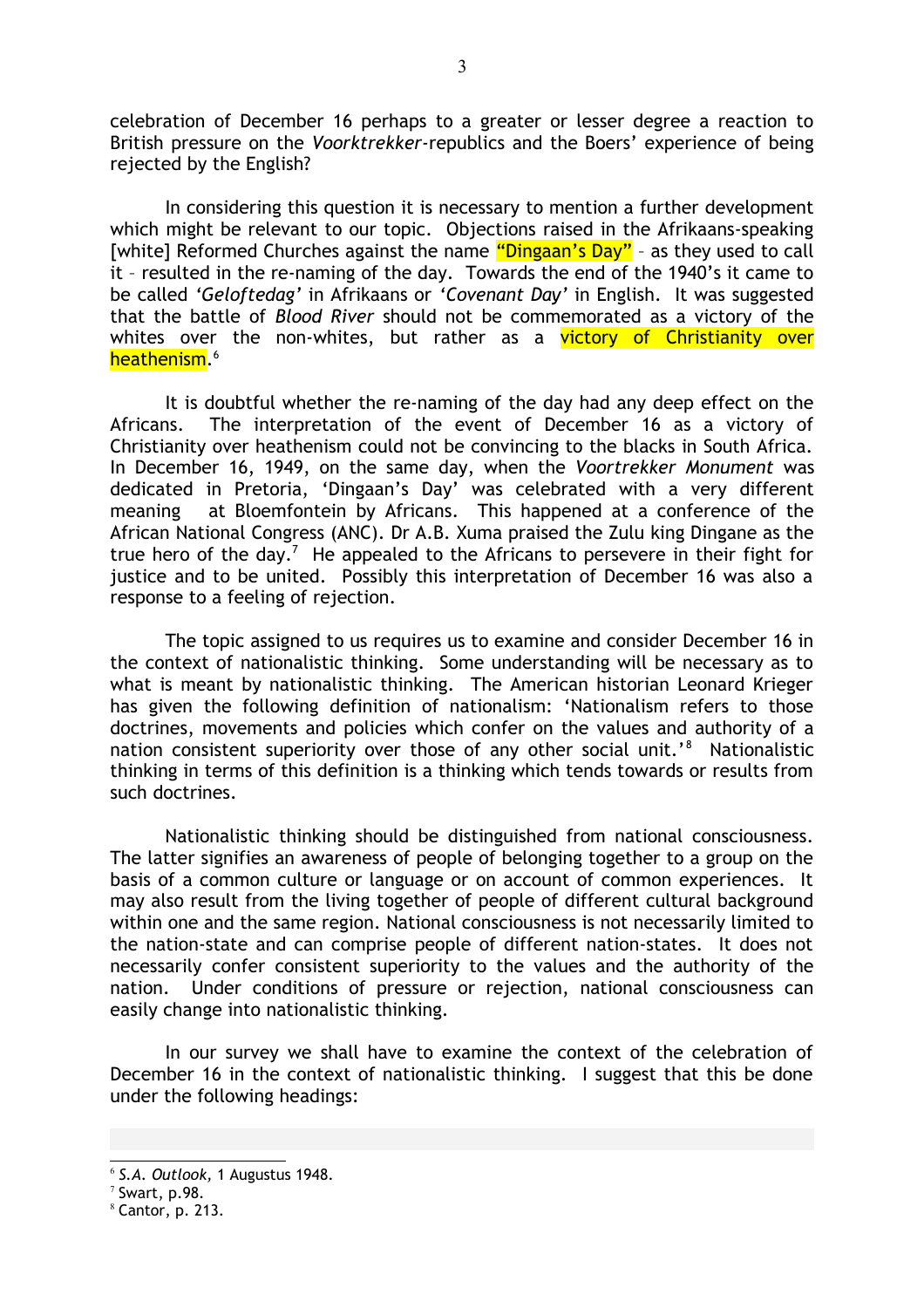Section 1: The Background of the celebration of December 16 as a day of the Dutch Reformed Church in *"Natal".*

Section 2: The role of December 16 in the context of *white Afrikaans nationalism*.

Section 3: The role of December 16 in the context of *white nationalistic thinking*.

### **Section 1**

On October 3, 1864 the [white] Pietermaritzburg Dutch Reformed minister Rev P.Huet submitted to his church council a petition which he wanted to be passed on to the synod. The synod met during the same month at Pietermaritzburg. Huet proposed that December 16 should be observed as a day of thanksgiving and prayer in commemoration of the deliverance of the emigrants from the Cape Colony in 1838. During the synod Huet eloquently commented on the proposal. He reminded the members of the synod of the deliverance which the *Voortrekker* had experienced in the year 1838. He also mentioned how individual families had cherished the memory of the day. In view of the diminishing number of original *white Afrikaans-speaking emigrants* from the Cape Colony, the Pietermaritzburg minister was concerned that the day of deliverance would be forgotten. The synod, he suggested, should feel obliged to counteract such development by accepting the motion he introduced. The synod accepted the motion and 'Dingaan's Day' was recognised as an official festive day of the [white] Dutch Reformed Church in "Natal".[9](#page-3-0)

It is difficult to ascertain exactly the considerations which induced Rev Huet to make this proposal to the synod. There are several well-testified aspects of his life which can throw more light on his motives. In July 1863 he suggested to the church council at Pietermaritzburg that it might be necessary to introduce evening services in the English language in the Dutch Reformed congregation. This might be necessary on account of the diminishing *white Afrikaans-speaking population* and the increasing number of marriages between Afrikaans- and English-speaking partners. In such marriages the Afrikaans-speaking partner, as a rule, left the Dutch Reformed Church in order to join the church of the English partner.<sup>[10](#page-3-1)</sup>

Rev Huet in his proposal to introduce English services mentions the same reason as in his motion to the natal synod on the celebration of December 16. The numbers of the Dutch Reformed Church members were declining. At the same time traditions in the piety of the families, such as the commemoration of the deliverance of the *Voortrekker* at *Blood River* in individual families, were gradually dying out. Huet considered this tradition to be a valuable one. He therefore moved that the Dutch Reformed Church in "Natal" should keep it alive by services on December 16. Traces of nationalistic thinking cannot be detected in the motion of the Pietermaritzburg minister. His poems and his writings show that he had strong misgivings against an identification of *Afrikaans-speaking white people* or of

<span id="page-3-0"></span> $9$  Hough, p. 101-102.

<span id="page-3-1"></span><sup>10</sup> Hough, p. 100.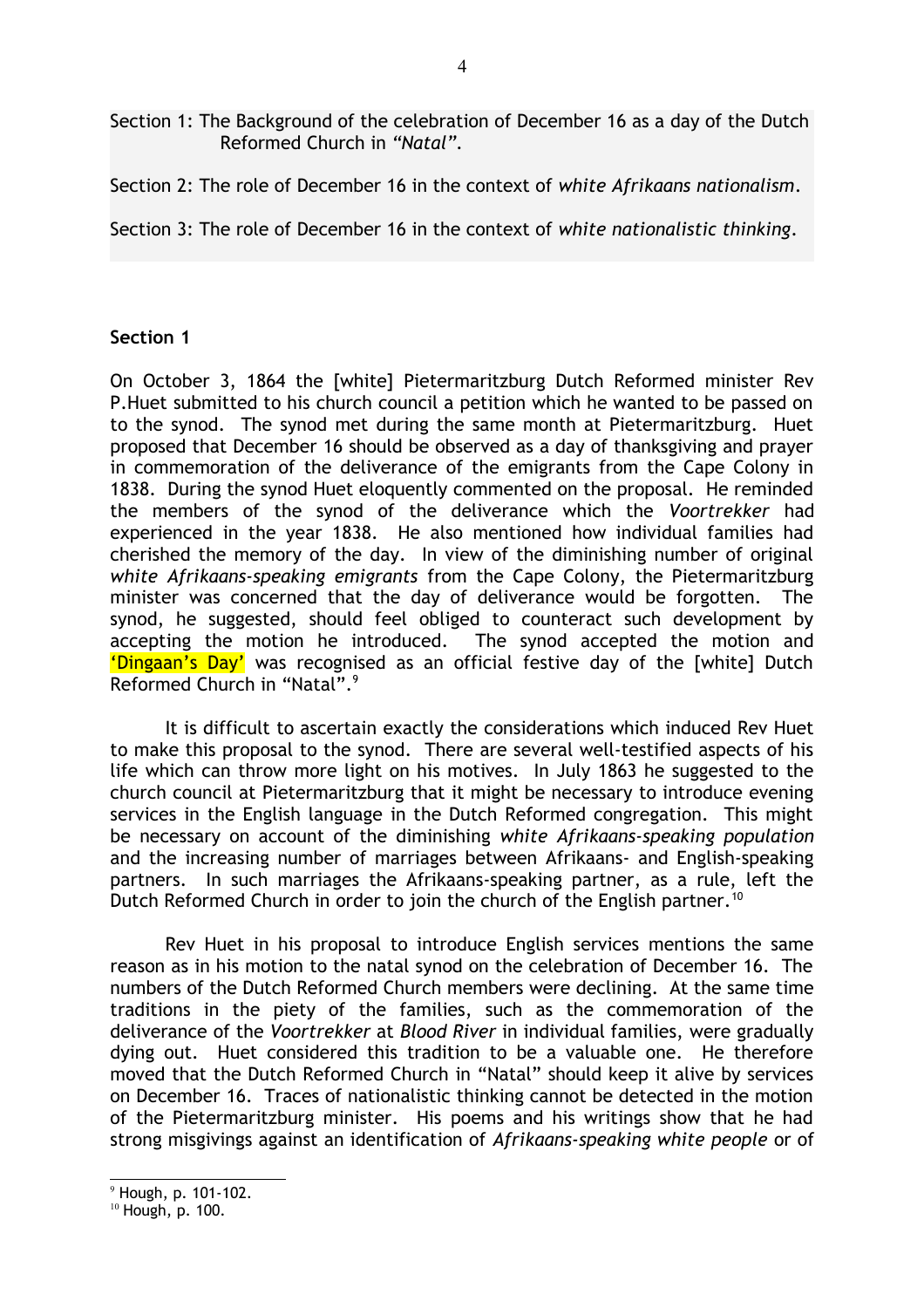the Boers – the *"Afrikaaner"* - with the people of God, an idea which decades later was frequently expressed in speeches on December 16.

A treatise by which Rev Huet became widely known among Afrikaansspeaking white people is entitled *'Eéne Kudde en éen Herder'* – 'One flock and one shepherd'. This treatise was published in 1860. It represents a passionate protest of Rev Huet and his revivalist piety against a decision taken by the Cape Dutch Reformed synod on the relation between white and non-white Christians. The decision reads as follows: "The synod considers it desirable and scriptural that our members from the heathen be received and absorbed into our existing congregations wherever possible; but when this measure as a result of the weakness of some impedes the furtherance of the cause of Christ among the heathen, the congregation from the heathen, already founded or still to be founded, shall enjoy its privileges in a separate building or institution."[11](#page-4-0)

Huet's book is an attempt to arrive at a biblical evaluation of mission work in South Africa and to refute prejudices against mission work prevailing in many white Dutch Reformed congregations. In our context we are concerned solely with Huet's ideas on the relation between church and nation.

In his book Huet vehemently criticises and attacks the tendency to identify non-white people with heathens. 'Before we continue,' he writes, 'we have to contradict a heresy out of which many wrong sentiments flow forth. We refer to the fact that people use the term "heathens" and "non-whites" as having one and the same meaning.' – 'The word "heathen" refers to the religious state and not to colour.' – 'However as soon as a heathen becomes acquainted with the Lord, confesses to believe in Christ and is baptised, he ceases to be a heathen and becomes a Christian, even if he is black and has curled hairs.'

Of special interest is the passage in Huet's treatise in which he contradicts the argument that Africans are a special nation and that separate churches should be established for them.<sup>[12](#page-4-1)</sup> He writes: 'The gospel changes all people who believe in the Lord Jesus, in the religious sense, into one nation. They have one king: Christ. One law book: the Bible. One banner: the Cross. One fatherland: the new Jerusalem. One language: the language of spiritual experience, the language of Canaan. In this way they all become one people. "Once you were no people, but now you are God's people" (1 Peter 2: 10) – "Here there cannot be Greek and Jew" (Col. 3:11). "So there shall be one flock and one shepherd" (John 10:4).'

I have not been able to find sermons or speeches held by Rev Huet in connection with the commemoration of the battle of Blood River. We therefore have to rely on his treatise on mission work in South Africa. His very outspoken views on the gospel and its implications for human relations in the church and in society suggest that he cannot have understood the battle of Blood River as a victory of Christianity over heathenism. Nationalistic thinking was foreign to his outlook. The deliverance of the *Voortrekker* in a state of extreme emergency appears to have been the event which he wanted to have commemorated on December 16.

<span id="page-4-0"></span><sup>&</sup>lt;sup>11</sup> Dutch Ref Churches, p. 4.

<span id="page-4-1"></span><sup>&</sup>lt;sup>12</sup> Huet, p. 39-40.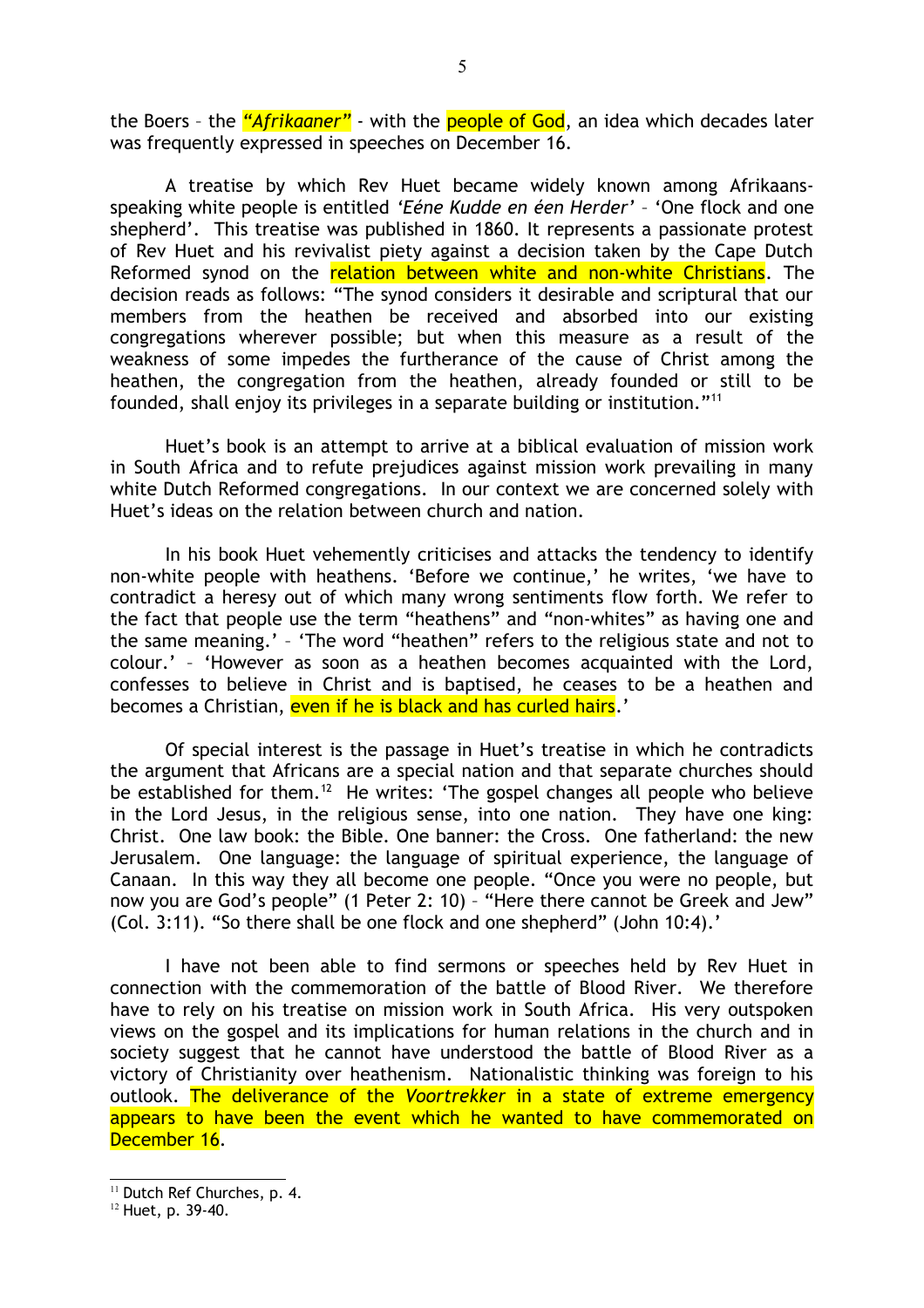In the Natal synod the motion of Rev Huet was supported by his friend Frans Lion Cachet. He also was an ardent supporter of mission work of the Dutch Reformed Church. Like Huet, Cachet was deeply imbued by the piety of the religious revival. Nevertheless his motive for supporting the proposal of his friend, and his interpretation of December 16 seem to have differed to some extent from that of Rev Huet.

Rev Frans Lion Cachet had been brought up in the Netherlands in a family of Jewish origin which had come under the influence of the revival and adopted the Christian faith. He received his theological training in the Scottish seminary in Amsterdam. Soon after his arrival in South Africa he was ordained in the Scottish Church at Alice in October 1860. In 1862 he succeeded the Rev Huet at Ladysmith after the latter had accepted a call to the congregation in Pietermaritzburg.

It does appear that Rev Frans Lion Cachet was inclined to associate the role of the *Afrikaans-speaking white people* in South Africa closely with the role of Israel in the Old Testament as the people of God in what they regarded as a "heathen" surrounding. Possibly the background of Rev Cachet strengthened this inclination. The very same year in which the Natal synod decided to commemorate the battle of Blood River annually, Rev Cachet organised a commemorative service on the battlefield of Blood River. Cachet gave a sermon on Exodus 17:15 taken from a passage describing the victory of the Israelites over Amalek. The passage chosen from Exodus 17 clearly lends itself to reflection on the rule of God's chosen people in relation to "heathen nations". Exodus 17:15 reads as follows: 'And Moses built an altar and called it: The Lord is my banner."'

In his sermon Rev Cachet is reported to have said: '28 years ago this place was impregnated with blood. Hundreds of people were lying dead or were in death pains. The river was red with blood. The surrounding hills were covered with fleeing Kaffirs. How different it is now. No other sword than the sword of the Spirit. No other banner than the banner of the Cross. No other danger than to be deficient in gratitude<sup>'[13](#page-5-0)</sup> The people participating in the service responded to the sermon by collecting stones and piling them up to a heap.

The thinking which induced Rev Cachet to attribute such high value to the commemoration of the battle of *Blood River* is also evident from the celebration of the day in 1867, again on the battlefield. Cachet at this time was minister at Utrecht. *Afrikaans-speaking white people* from "Natal" and the "Transvaal" took part in the ceremonies. A laager of 40 to 40 wagons was formed and the divine service was held under a tent. Hundreds of Africans were present.

The sermon of the commemoration service was translated for Africans. In connection with the thanks-giving day discussions were held about mission work. The ceremony of heaping up stones already introduced in 1864, was repeated.<sup>[14](#page-5-1)</sup>

Cachet negotiated with the *owner of the farm* on which the battlefield was situated to sell the site to the Dutch Reformed congregation at Utrecht. He

<span id="page-5-0"></span> $13$  Krüger, p. 13.

<span id="page-5-1"></span><sup>&</sup>lt;sup>14</sup> Cachet, p. 201.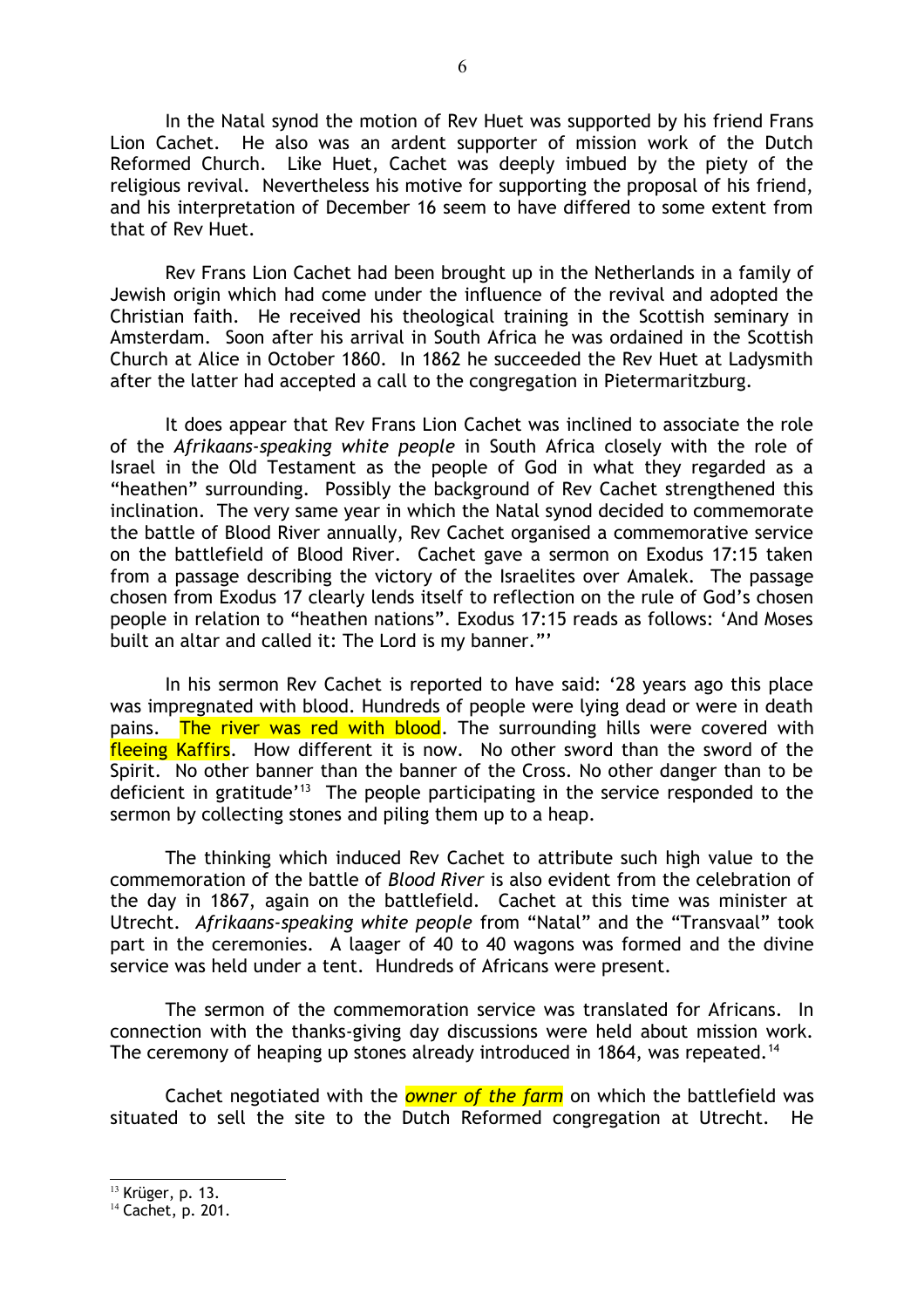wanted to prevent it from falling into the hands of a stranger, possibly an Englishman.[15](#page-6-0)

The words quoted from the sermon of Rev Cachet on the battlefield in 1864 bear a striking resemblance to the passage on the relation between church and nation which we quoted from the book of Rev Huet. Both ministers were intensely concerned about the proclamation of the word of God to non-Christians. Nevertheless there was a significant difference. Rev. Cachet tended to associate the cause of Christian mission with the victory of the *Voortrekker* at *Blood River*. The military victory of the *Voortrekker* over King Dingane was regarded by him as an event which God had used to introduce a new age, an age of the Spirit and of mission.

Having accepted a call to the Dutch reformed congregation at Utrecht in 1865, Rev Cachet was to play a prominent role in the church life and in the political life of the *Zuid-Afrikaansche Republiek.* He soon gained support for his proposal that the battle of *Blood River* should be celebrated in the *Zuid-Afrikaansche Republiek.*

In 1865 the *Volksraad* of the *Zuid-Afrikaansche Republiek* decided that December 16 should be a public holiday in its territory. In the *Zuid-Afrikaansche Republiek* thus it was the state, not the church, which took the initiative in providing for the commemoration of the battle of *Blood River*. Its decision, however, was of little effect. Though December 16 was recognised as a public holiday, the people of the *Transvaal* on the whole made no efforts to commemorate the battle of *Blood River* on this day.[16](#page-6-1) It was only the first annexation of the *Transvaal* in 1880 which brought about change in their attitude towards December 16.

May I now try to summarise the first part of our discourse in three tentative findings:

- 1. The proposal of Rev Huet, that the Dutch Reformed Church in *Natal* should annually commemorate the battle of *Blood River*, was evidently not motivated by nationalistic thinking.
- 2. The way in which Rev Cachet associated the victory of the *Voortrekker* over King Dingane's army with the mission task of the church, already foreshadows a nationalistic interpretation of South African history which later became a prominent feature of many sermons and speeches delivered on December 16.
- 3. Since the *Voortrekker* and their descendants in the interior of South Africa were used to compare their situation with that of Israel in the Old Testament, the way in which Rev Cachet interpreted the significance of the battle of *Blood River* and in which he organised the services and ceremonies on the battlefield, was bound to appeal to them.

<span id="page-6-0"></span><sup>15</sup> Cachet, p. 201-202

<span id="page-6-1"></span><sup>16</sup> Swart, p. 17.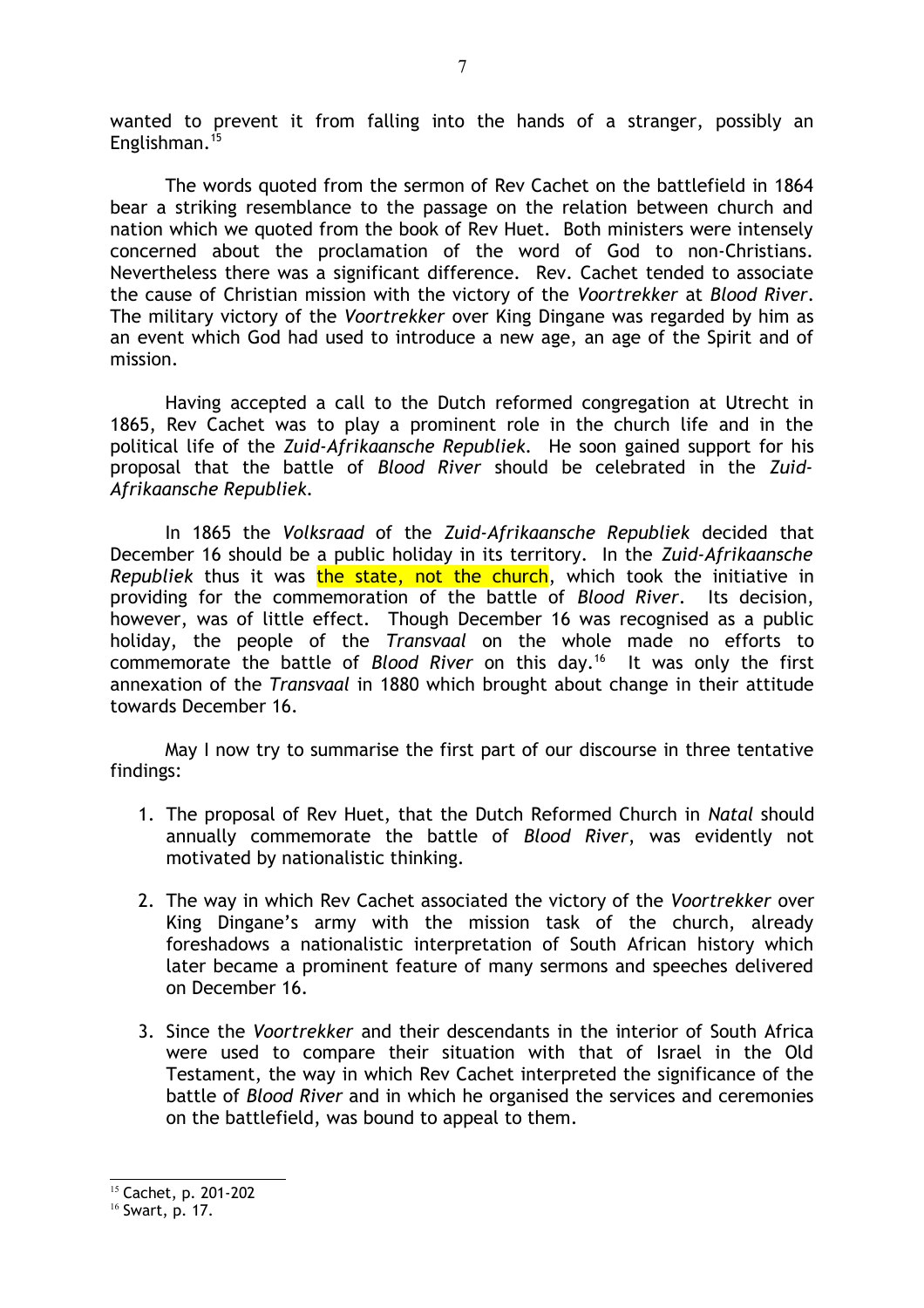### **Section 2**

### **December 16 in the context of white 'Afrikaans nationalism'.**

It has been maintained that the Afrikaans-speaking whites in the *Transvaal*, the *Transvaaler Afrikaner,* could not have started the First War of Independence (1880- 1881), if there would not have been *'Dingaan's Day'*. [17](#page-7-0) Probably this statement is correct. One could, however, just as well assert: if there would not have been a British annexation of the *Transvaal* (1880), 'Dingaan's Day' would probably not have been commemorated in 1880. Probably there would not be a Day of the Covenant in our time.

Sir Theophilus Shepstone initially encountered little resistance when he annexed the *Zuid-Afrikaansche Republiek* in 1877. Gradually, however, the sentiment against the British administration gained force. In December 1879 a considerable number of *Transvaal Afrikaners* assembled at *Wonderfontein* to consult on the step to be taken. The battle of Blood River was commemorated. It inspired the men to take courageous decisions. In the next year 5 000 *Transvaal burgers* participated in a similar meeting at *Paardekraal.* Again the battle of *Blood River* was commemorated on the battlefield. According to Rev Lion Cachet, the symbolic action of piling up stones on this occasion signified that the men had made a covenant with each other 'to maintain shoulder to shoulder as one people the independence of the country and to support the government, whatever the price to be paid might be'.<sup>[18](#page-7-1)</sup> On December 16 the First War of Independence started. The *Transvaal Afrikaners* gained a victory at Amajuba. They regained their independence from British rule.

After the restoration of independence the people's gathering at *Paardekraal* of 1880 received a new interpretation in the thinking of the people. The stone ceremony was understood and interpreted as a renewal of the vow of 1838. [19](#page-7-2) The victory was attributed to this renewal of the vow by the *Transvaal Afrikaners*. They now also found an explanation why the *Zuid-Afrikaansche Republiek* had lost its independence in 1877. Its people had for many years neglected to thank God for their independence. They had forgotten the vow. There was a strong feeling that December 16 should now be celebrated regularly.

The Afrikaans historian Prof F.A. van Jaarsveld has devoted in his studies special attention to the white *Afrikaners'* interpretation of history and to *white Afrikaans nationalism*. In one of his articles he points out that the First War of Independence (1880-1881) shaped Paul Kruger's interpretation of history.<sup>[20](#page-7-3)</sup>This view can be substantiated by numerous quotations from Paul Kruger's speeches. The history of the *Transvaal Afrikaners* to him had become a source of revelation.<sup>[21](#page-7-4)</sup> He identified his people with the Israel of the Old Testament. They were God's people. In his speeches he used to exhort the *Transvaal Afrikaners* not to deviate again from God, but to give him the honour. God remained always the same. He

<span id="page-7-0"></span><sup>17</sup> *Die Kerkbode,* 16 December 1959.

<span id="page-7-1"></span><sup>18</sup> Cachet, p. 525.

<span id="page-7-2"></span><sup>&</sup>lt;sup>19</sup> Du Plessis, p. 95.

<span id="page-7-3"></span><sup>20</sup> Van Jaarsveld, *Lewende Verlede,* p. 202.

<span id="page-7-4"></span> $21$  Du Plessis, p. 92-93.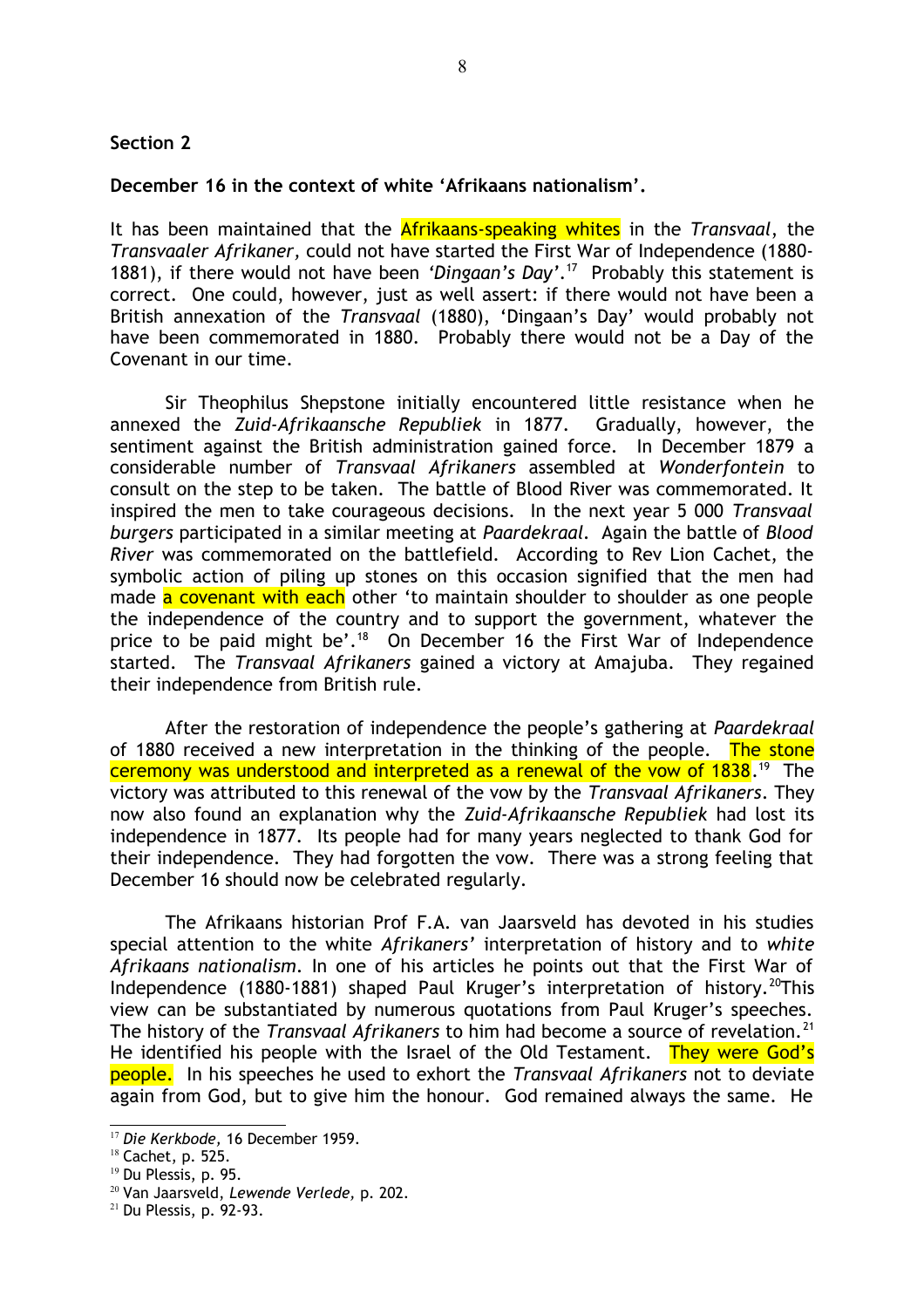could castigate his people in times when they lost sight of him, but he would never forsake them. The people could rely on God in their distress. He would remain faithful. $^{22}$  $^{22}$  $^{22}$ 

Of special significance in our context are the speeches which Paul Kruger held in various years on December 16 at *Paardekraal.* He exhorted the Transvaal Afrikaners to give God alone the glory for their restored independence and not to neglect the vow. They should remove obstacles to God's glory in their social life. Paul Kruger pointed out very clearly which practices he considered to be such abuses. He regarded December 16 as a day of thanks-giving. At the same time this day was an occasion for confessing the sins of the people. $^{23}$  $^{23}$  $^{23}$ 

Gratitude for God's gracious protection, penance for evils prevailing in the national life, trust in God's guidance for the future were the main elements in Kruger's theological interpretation of the history of the *Transvaal Afrikaners*. From God's guidance as he saw it revealed in the history of the nation, Kruger derived consequences for his own actions and for his policy. When he was sworn in for the forth time as president of the *Zuid-Afrikaansche Republiek* in 1898, he said in a speech, that he would not tolerate the independence of the territory under his command to be endangered to the slightest degree, 'for I shall bring over me judgement if independence is violated by me. God has, after all, guided us visibly, so that the most blind heathen and the most unbelieving creature must admit that it was  $God's$  hand which presented independence to us.<sup> $24$ </sup>

In his speech held at the dedication of the *Paardekraal* monument on December 16, 1891 Paul Kruger makes a clear distinction between the outer and the inner calling. The outer calling pertains to the nation as a whole and comprises all its members. One here gets the impression that Paul Kruger in making this distinction was influenced by neo-Calvinistic ideas which, like the fore-bearers of most of the *Voortrekker*, had came to South Africa from the Netherlands.

The great Dutch theologian and initiator of the neo-Calvinist school, Abraham Kuyper distinguishes between the common grace and the particular grace of God. The particular grace of God is the grace of salvation. It pertains to God's saving acts in his church and through his church. God's common grace on the other hand comprises the whole of creation. God in his common grace determines the structure of creation and protects it against destruction. The believer by virtue of being reborn in Christ discovers the laws which God has ordained for the different spheres of creation and society. The Bible is used as an instrument to discover these laws.

In South Africa Kuyper's theology paved the way for a close association of church and nation in the white Afrikaans Reformed churches. In terms of this theology the nation could be regarded as a divinely established entity which had to be developed according to pre-ordained laws. The self-preservation of the nation could be regarded as a task for which the church was responsible. This theology had something to offer for the *Afrikaans-speaking white people* at this time when they felt that they were despised, persecuted and oppressed by their powerful

<span id="page-8-0"></span><sup>22</sup> Du Plesses, p. 105-106.

<span id="page-8-1"></span><sup>23</sup> Du Plessis, p. 106-107.

<span id="page-8-2"></span> $24$  Du Plessis, p. 56.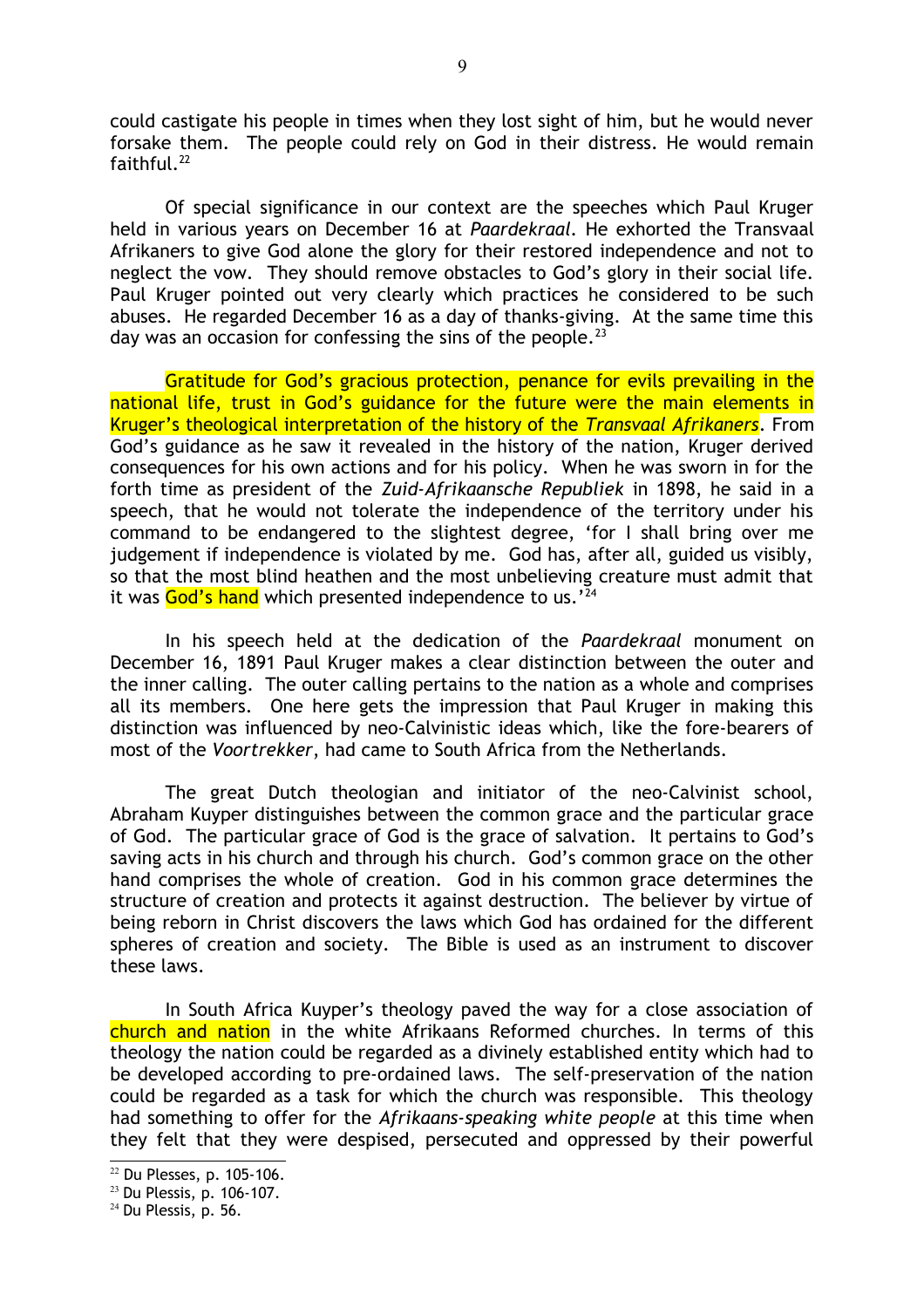"enemies" in South Africa and overseas: the English. It could confirm and encourage them in their efforts to understand their own past and to find the values of their own culture. On the other hand this theology strengthened the tendency to infer from historical events in the own group, divine instructions for the nation and for its internal and external policy.

The awakening of *Afrikaans national consciousness* or nationalism in the *Transvaal* and the acceptance of neo-Calvinist theological concepts in the white Dutch Reformed Churches were simultaneous processes which mutually supported each other. They stimulated a feeling of unity comprising all *Afrikaans-speaking white people.* At the same time they weakened and counteracted the revivalist piety which since the late 1850's had led to a great missionary awakening and to ecumenical interests in the Dutch Reformed churches. Revivalist piety, represented by ministers such as Andrew Murray jun. or Rev P. Huet, for various reasons at this time was not strong enough to offer resistance. Whereas neo-Calvinist theologians tended to recognise elements of God's general revelation in the history of the nation, theologians of the revivalist piety were inclined to evaluate spiritual experiences of the individual as revelations of God's will. A certain similarity thus existed in the two types of theology which made it difficult for the one to correct the other. In its individualism, revivalist-piety tended to understand sin merely as pertaining to the individual. There was little awareness of the power which sin can obtain over groups, such as expressed in pride or in the self-centredness of a nation. Revivalist-piety, it is true, survived as a strong force, especially in the missionary-enterprise of the Dutch Reformed churches. The framework within which it survived, however, were churches which had become associated with *national* ideas. The close link between the white Afrikaans churches and "*the nation"* found its clearest expression in the celebration of December 16 after the First War of Independence (1880-1881).

President Kruger's great political opponent in South Africa, Cecil Rhodes, had very similar views on the divine calling of *the nation*. In his belief it was the *English nation* which had received a *divine calling* to establish *peace and justice* in the world.<sup>[25](#page-9-0)</sup> In the second half of the 1890's it became clear that an armed conflict was inevitable. Even the British officials were aware of the tremendous impact which the theological interpretation of the history of the *Transvaal Afrikaners* had on their thinking and on their decisions. Lord Milner knew that Paul Kruger would not hesitate to engage in an armed conflict with the British Empire, if necessity arose. He wrote: 'The Higher Powers seem twice in the past to have directly intervened and wrought a miracle for the *Afrikaners*. Why not a third time? It is small wonder that the pious parsons of the Dutch Reformed Church really believe that the Lord of Hosts is always on the look-out and will get them out of any tight place. $126$  $126$ 

During the Anglo-Boer War (1899-1902) December 16 was celebrated on commandos, in concentration camps and in prisoner-of-war camps. The commemoration of the day proved to be a source of strength and perseverance to the *Afrikaans-speaking white people* in their suffering. When, however, the situation of the *Voortrekker-*republics became more and more serious the question arose why God permitted his people to suffer and to be defeated by *the enemy*.

<span id="page-9-0"></span> $25$  William, p. 50.

<span id="page-9-1"></span><sup>26</sup> William, p. 50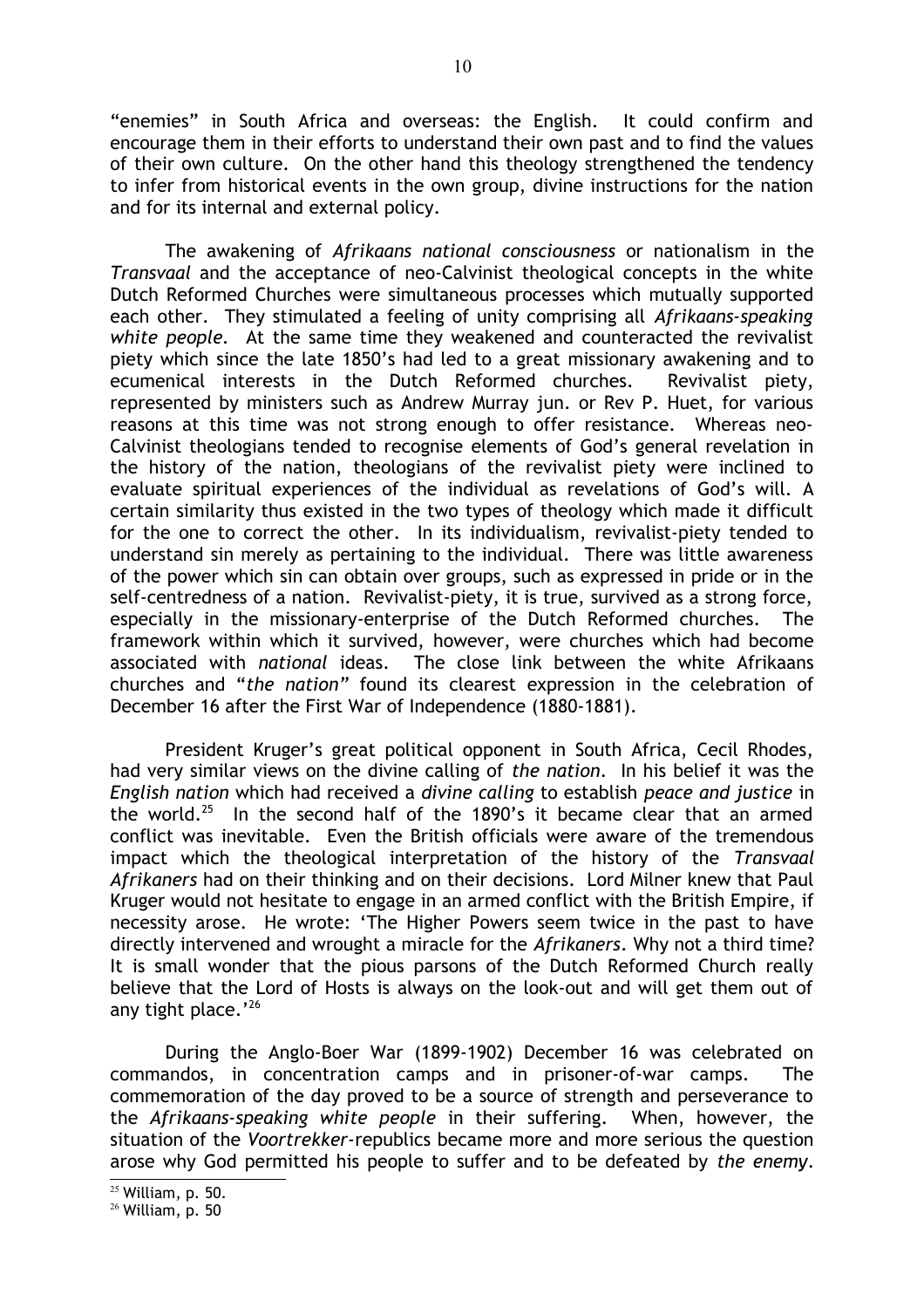One explanation was often given for the setbacks of the nation which had far reaching consequences. It was held that God punished his people because they had neglected their mission task. Thousands of non-Christians had lived in their midst. Nevertheless an aversion against mission work had existed in many a congregation. In this situation the heritage of the great religious awakenings in the Dutch Reformed Church which had occurred several decades before again broke forth with great strength. Religious revivals occurred on commandos and in prisoner-ofwar camps. People made vows to enter the mission service after the war was ended or to send money regularly for mission purposes. A number of new missionary enterprises of the Dutch Reformed Church in Africa and even outside Africa resulted from these revivals.

Being aware of the tremendous impact which the celebration of December 16 had on *Afrikaans nationalism* and on *Afrikaans resistance* against Great Britain, Lord Milner ordered - during the Anglo-Boer War in 1900 - the heap of stones, piled up at *Paardekraal* and interpreted as a reminder of the renewal of the vow, to be removed. They were loaded on a goods' train and transported to Durban. There they were thrown into the sea. His measure, however, proved to be of no avail. It hurt the feelings of the *Afrikaans-speaking white people* not only in the *Transvaal* but also in the *Orange Free State* and *Natal*. Their attachment to December 16 was intensified by Milner's action.<sup>[27](#page-10-0)</sup>

Of special significance was the celebration of December 16 in 1900 at *Nooitgedacht* in the *Transvaal*. At this time the *Zuid-Afrikaansche Republiek* was already partly occupied by British troops. A rally at Paardekraal was no longer possible. The commandos of General Beyers and De la Rey assembled on a farm at *Nooitgedacht.* The festive day was marked by an attitude of prayer and penitence. The men were resolved to renew the vow of 1838. They assembled at the foot of a hill. The following text from Exodus 19 was read to them: **'Moses brought the** people out from the camp and took their stand at the foot of the mountain.'

An extract from a report on the ceremonies of this day reads as follows: 'Rev Kriel now stood up, held a short speech, and read out the covenant which we had formulated as accurately as possible according to the original which had been made at Blood River and renewed at *Paardekraal*, in which the whole people had been involved. The covenant should be read once more. Thereafter everybody who as prepared to remain faithful to the covenant, was expected to rise.'

General De la Rey, Beyers and Smuts on this occasion held impressive speeches reminding the people of the covenant. There was much searching for the reasons why God had punished his people and for steps which should be taken to remove the obstacles to peace with God. General De la Rey spoke about the origin of the Republic which had been the fruit of oppression. The people had violated the covenant. It was now to be renewed.

The ceremony of piling up a heap of stones was again renewed at *Nooitgedacht.* Each burgher individually went to place whence the speakers had addressed the commandos and in passing put down a stone in confirmation of his participation in the covenant. Rev Kriel gave the stone heap the name

<span id="page-10-0"></span><sup>27</sup> Swart, p. 36-37.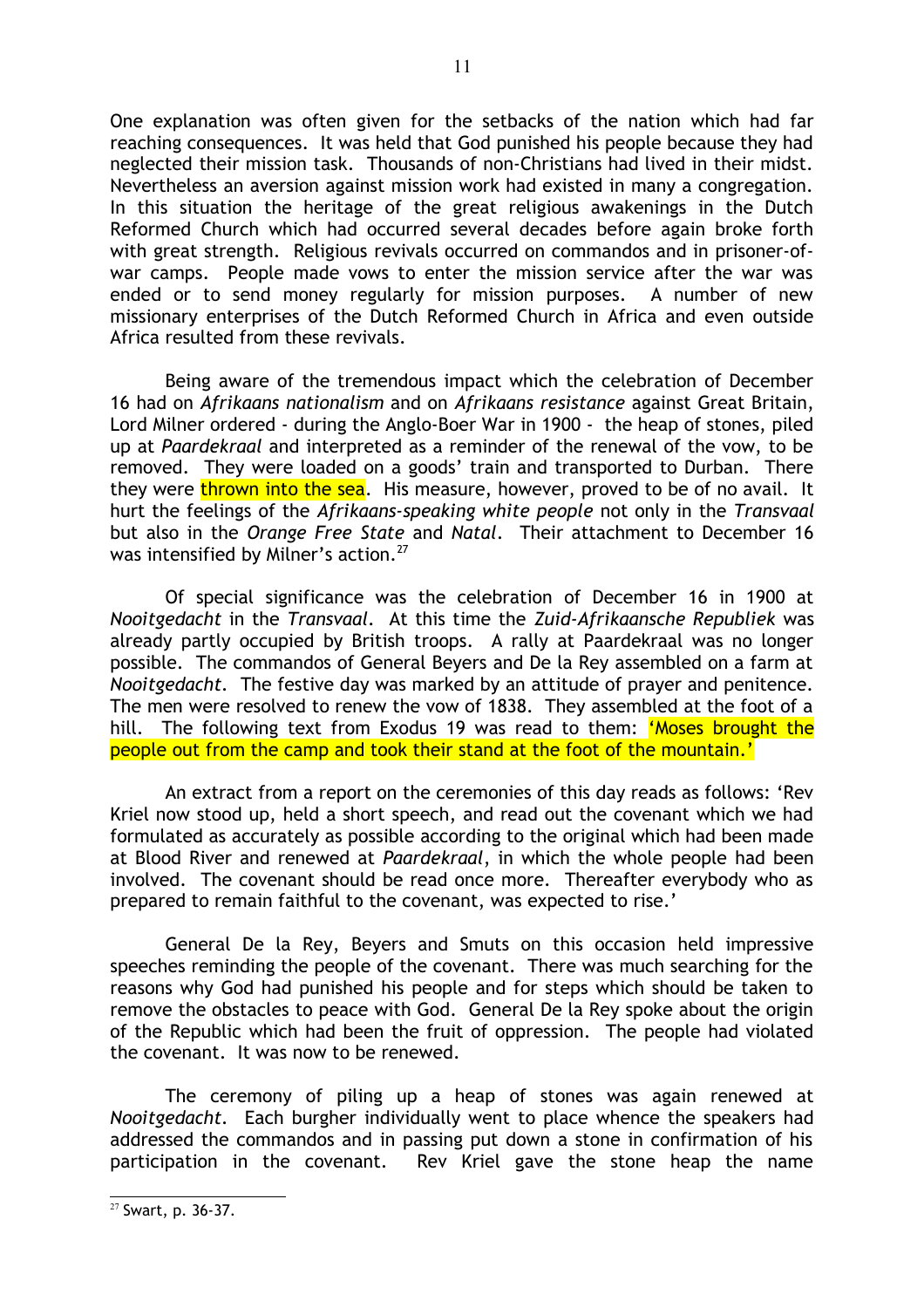'Ebenezer', [28](#page-11-0) probably in imitation of Samuel's action, as described in 1 Samuel 11: 'There Samuel took a stone and set it up as a mountain between Mizpah and Jeschanah, naming it Ebenezer, "for to this point," he said, "the Lord has helped  $\mathsf{u}\mathsf{s}"$ .'

After the Anglo-Boer War the celebration of December 16 became an important factor in the strengthening of *Afrikaans national consciousness* and in the emergence of a new *Afrikaans nationalism*, adapted to a new political situation. This new *Afrikaans consciousness* aimed at comprising Afrikaansspeaking white people, "*Afrikaners",* in all parts of the country.

May I now summarise the second part of our discourse in four tentative findigs:

- 1. The awakening of the national consciousness of the *Afrikaans-speaking white people* in the *Transvaal* and of *Afrikaans nationalism* is to be explained largely as a reaction against British pressure and against the British annexation of the *Zuid-Afrikaansche Republiek*.
- 2. The reminiscences of the battle of *Blood River* encouraged the *Transvaal Afrikaners* to take up arms against the British Empire and to rely on God's guidance and protection.
- 3. Paul Kruger's interpretation of South African history as divine revelation played a great role in *white Afrikaans nationalism* in the *Zuid-Afrikaansche Republiek*.
- 4. The setbacks and the suffering endured during the Anglo-Boer War led to a searching self-examination of *Afrikaans-speaking white people* and to religious revivals with an intense missionary zeal.

# **Section 3**

## **December 16 in the context of white nationalistic thinking.**

Lord Alfred Milner had hoped that the military defeat of the two *Voortrekker*republics and the Anglo-Boer War would be a death-blow to *Afrikaans nationalism*. In order to ensure this end he devoted his attention also to the cultural aspects of nationalism. Not only did he take care that the stone heaps of Paardekraal were removed during the war, *Afrikaans nationalistic thinking* itself was to be replaced by a new type of thinking. After the war an **English-orientated education-system** in the former *Voortrekker*-republics was to guarantee that *Afrikaans nationalism* could not revive.

Milner's measures against *Afrikaans nationalism* were based on nationalistic presuppositions. He himself declared: 'I am a British (indeed primarily an English) Nationalist.' – 'I am an Imperialist and not a Little Englander, because I am a British Race Patriot.'[29](#page-11-1) Therefore it is not surprising that Milner's measure to

<span id="page-11-0"></span> $28$  Krüger, p. 45-47.

<span id="page-11-1"></span> $29$  Marais, p. 172.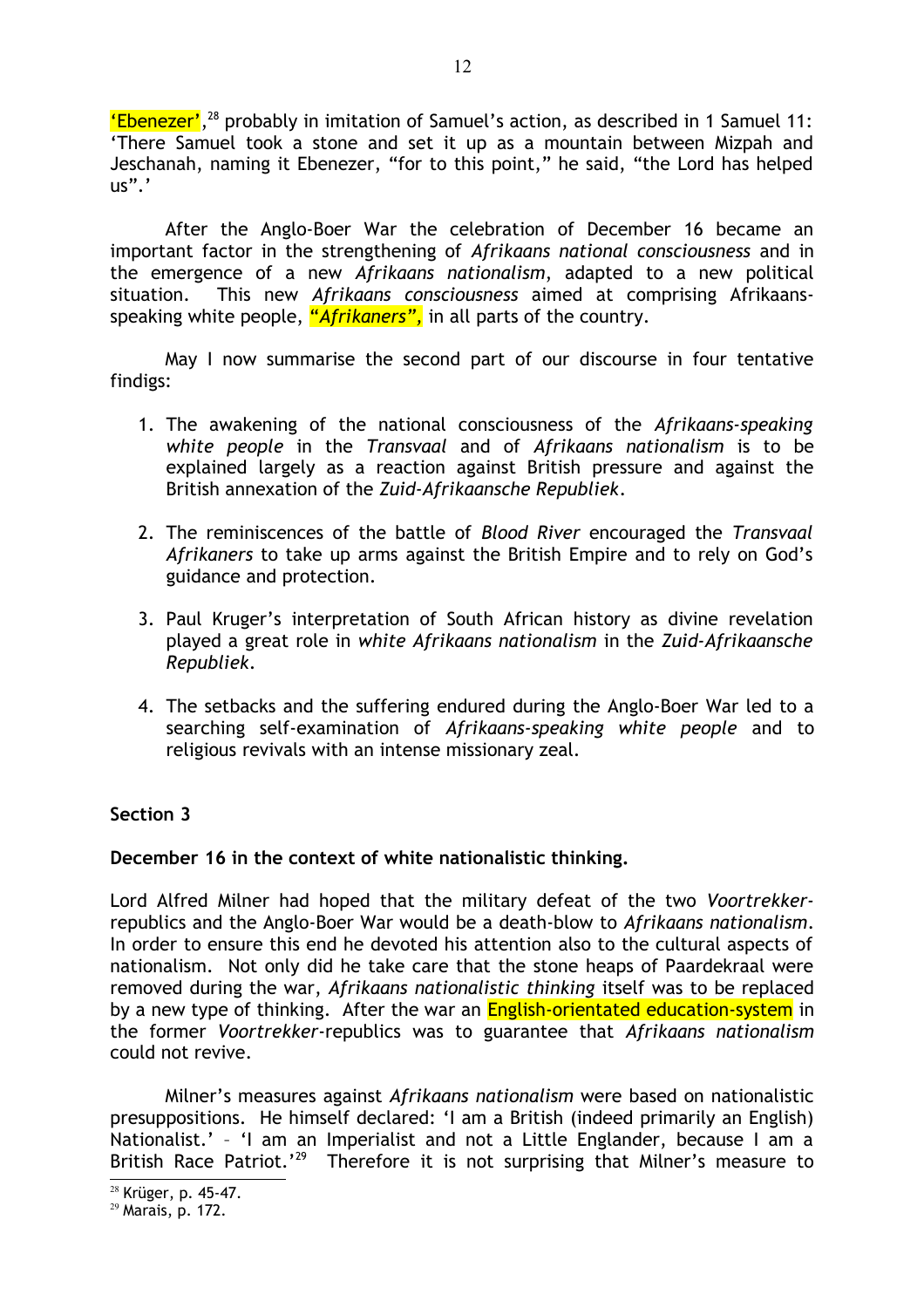overcome *Afrikaans nationalism* did not have the desired effect. They resulted in an unprecedented revival and growth of this nationalism. Rev H.S. Bosman, the minister of the *Hervormde Kerk* in Pretoria, said in 1903: 'The oppression *(verdrukking)* of our people must bear fruit in the compression *(samendrukking)* of our people. We have heard of concentration camps. I trust that we shall be concentrated.'[30](#page-12-0) The poet Langenhoven describes the same process as follows: 'The second Anglo-Boer War (1899-1902) has shocked *Afrikaans national feeling* for more reasons than merely for its pretences and methods. The *Afrikaans people* have seen it as a consciously intended attempt and entrapping of their national soul. And from this nationalism which was on the point of dying out, was reborn to a completely new vitality.'<sup>[31](#page-12-1)</sup>

After the *Voortrekker republics* had lost their self-determination, the rebirth and reorientation of Afrikaans nationalism started as a cultural movement. It comprised *Afrikaans-speaking white people* in the whole of South Africa and was supplemented by efforts to strengthen the participation of the Afrikaans section in the economy of the country. The long-term political goal was political independence pertaining not only to the former republics, but to the whole of the Union of South Africa (1910-1961), under white *Afrikaans leadership*.

The celebrations of December 16 played an important role in the reorientation of *Afrikaans nationalism* after the Anglo-Boer War. It was used for the interpretation of South African history as a source of divine revelation manifesting God's relation to his people and his will for the future of this people.

The great historical monuments which were dedicated in the course of the years on December 16 in different parts of the country illustrate the impact of this interpretation of history. They became centres of great rallies of the people on "*Covenant Day*." On December 16, 1904 Paul Kruger, who had died during the Anglo-Boer War in Switzerland, was reburied in Pretoria. On Church Square a crowd of 15 000 people was gathered. General Schalk Burger in his address spoke about the unity which Kruger's death had brought about. On December 16, 1913 the *Women's Monument* at Bloemfontein was unveiled. In connection with the centenary of the Great Trek the first monument at Blood River, representing the ox-wagon as the mobile home, the fort and the church of the *Voortrekker*, was unveiled on December 16, 1938. On the same day the foundation stone was laid for the *Voortrekker-Monument* at Pretoria. 200 000 people participated in the ceremony. On December 16, 1949 the monument was dedicated. On December 16, 1971 *the new Blood River monument* was dedicated.

A prominent feature of the new form of *Afrikaans nationalistic thinking* after the Anglo-Boer War is the intensified emphasis on the calling of the *Afrikaans nation.* Probably it is to be understood as a reaction against the suffering and humiliation during the war and to the feeling of frustration after the war. The calling of the *Afrikaans nation* was now understood not merely in its South African or African context, but in world-wide perspective. Two statements of South African Prime Ministers can illustrate this intense awareness of the national calling. Dr Malan stated: 'The history of the Afrikaner reveals a determination and definiteness of purpose which make one feel that *Afrikanerdom* is not the work of

<span id="page-12-0"></span> $30$  Pienaar, p. 43.

<span id="page-12-1"></span> $31$  Pienaar, p.43.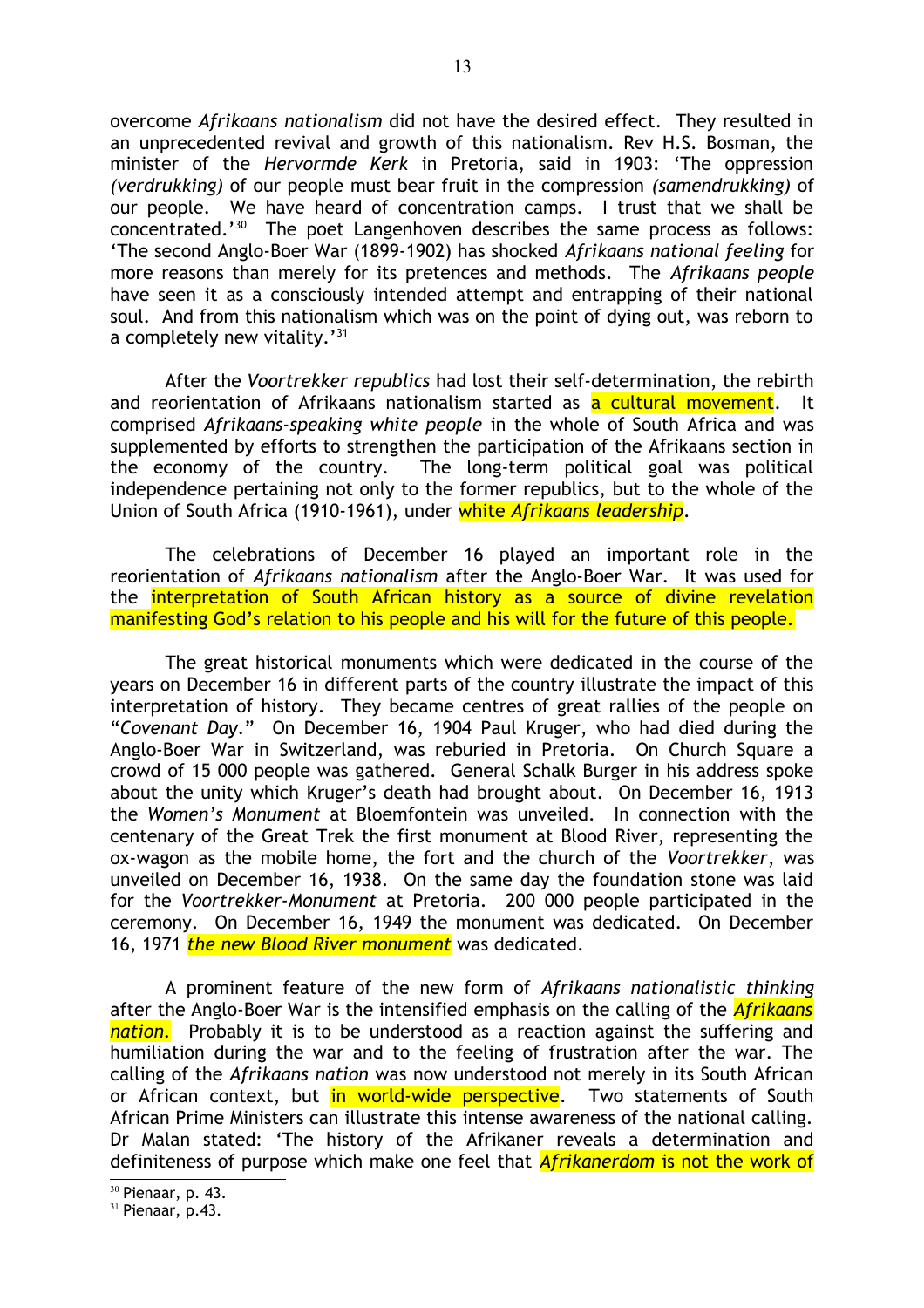man but a creation of God. We have a divine right to be *Afrikaner*, our history is the highest work of the architect of the centuries.' Dr Verwoerd stated in 1961: 'South Africa has a greater task than that of establishing Christian civilisation in Africa. It must become the firm base for the white man when he has his back to the wall from which he can again advance … Our strength lies not in our numbers, but in our faith.'<sup>[32](#page-13-0)</sup>

 Dr Verwoerd introduced a new phase in nationalistic thinking. He aimed at widening *Afrikaans nationalism* so as to comprise also the English-speaking section of the white population. At the same time he tried to confine the awakening national aspirations of the black population to the different ethnic groups and to offer them opportunities for satisfaction in the "homelands." In this way he hoped to satisfy the longing of whites for security and the longing of blacks for possibilities of development and progress. In his time the celebration of December 16 offered an opportunity for explaining these political aims in terms not only of a nationalism of the Afrikaans-speaking white people, but in terms of a *white nationalism* in South Africa.

On December 16, 1958 Dr Verwoed delivered a remarkable speech at *Blood River*. He rejected the policy of 'so-called Integration' which would lead to the downfall of civilisation and of the inherited religion of the whites. At the same time he emphasised the preparedness of white South Africans to fight for their convictions.

'Therefore,' Dr Verwoerd said, 'even if we are no longer able to trek, we say like the *Voortrekker* of olden times: "We can still fight". And we shall fight, even if we have to perish, but we shall remain fighting for the continued existence of the whites at the southern point of Africa and for the religion which has been given to him in order to propagate it here. We shall fight for our existence and the world must know it. And we shall do it exactly as they did – husband, wife and child. We cannot do otherwise. We are standing like a Luther at the time of the Reformation, with the back against the wall. We do not fight for money or possessions. We fight for the life of the people.'

At the end of his speech, Dr Verwoerd pointed towards the significance of white South Africa for the salvation of mankind. He said: 'Western civilisation and whitedom *(blankedom)* go through a crisis, even if they do not realise it. Never in history, at least not in the history of the past 2 000 years, was the position of whitedom *(blankedom)* in danger to such an extent as now. It is not in danger because of the lack of knowledge or power, but it is in danger because of what happens in its own mind, its inner degeneration and its wrong understanding of its task on earth. And sometimes there must be small groups offering a resistance which is to be extended until it comprises the whole fellowship of peoples *(volkeredom).*

'Perhaps this is the aim we serve in being placed here at the southern point, in the midst of a place of crisis, in order to provide for victory to be developed, taking this resistance group as starting point, through which everything which has been built up since the days of Christ, will remain in existence for the salvation of

<span id="page-13-0"></span><sup>32</sup> Van Jaarsveld, *The Afrikaner's Interpretation*, p. 21-25.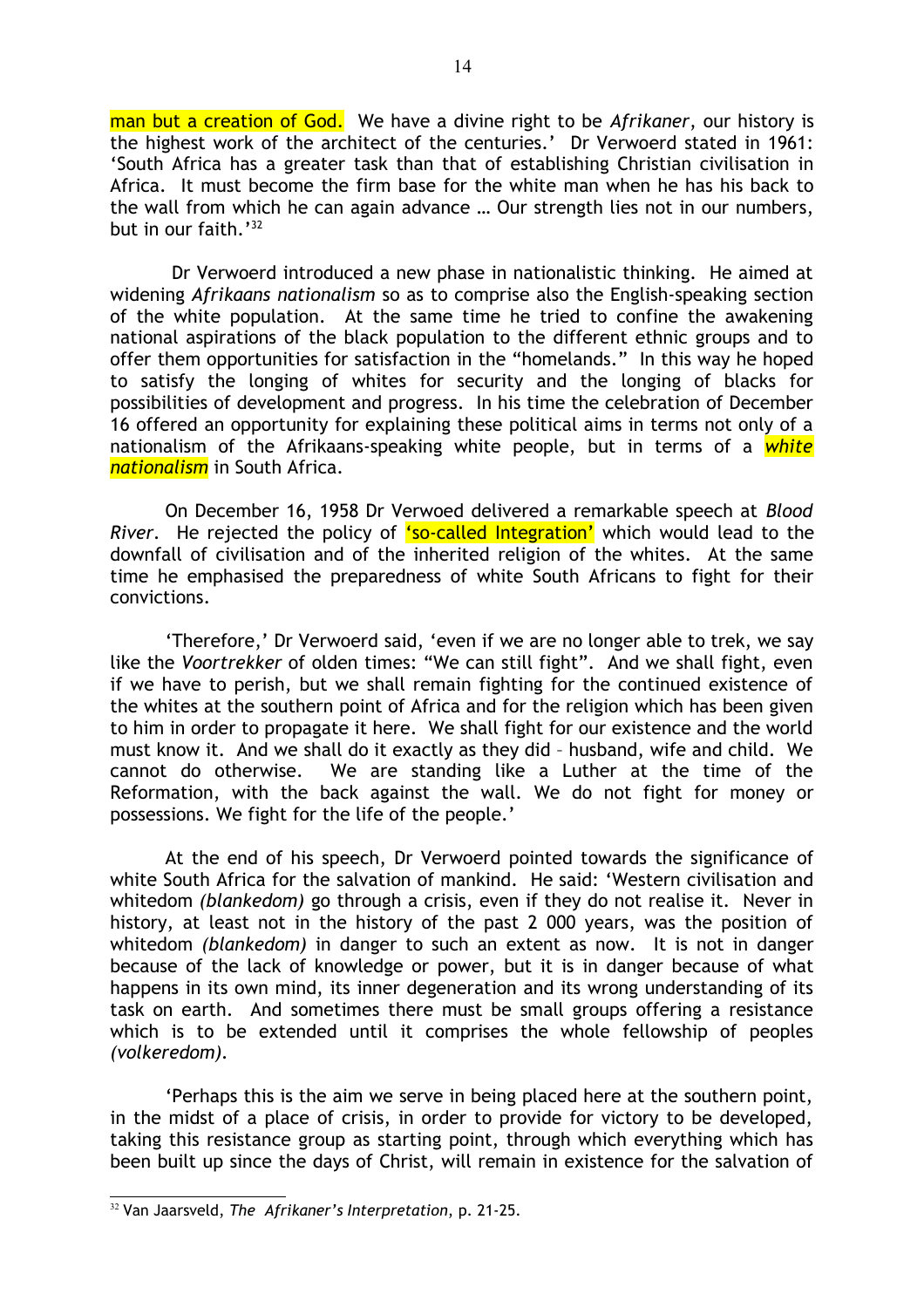mankind. May you, people of South Africa have the power to serve the aim for the sake of which you have been planted here.<sup>'[33](#page-14-0)</sup>

It appears that Dr Verwoerd's arguments and philosophy had a considerable appeal to many *English-speaking white South Africans*, even though some of them generally as a matter of family-tradition opposed his government and his party. An investigation into books of South African history written by *English-speaking white South Africans* would probably show that with a few exceptions, they shared the belief in the special calling of the whites in South Africa on behalf of a Christian civilisation and on the necessity of protecting the privileged position of the white section of the population of post-colonial South Africa. The impression that the white population, with the exception of a small minority, accepted the general presuppositions of *white nationalism*, is evident from the following statement which the leader of the then opposition-party made before a party congress in 1956: 'We believe that European should, in the interest of Western civilisation, retain the leadership, but … we must get the confidence, goodwill and cooperation of the non-European population. If we deny them their place, they must turn their backs on white civilisation. Our policy is not equality. It never has been and never will be our policy.'<sup>[34](#page-14-1)</sup>

In spite, thus, of the loud proclamation of the differences between the two great political parties a secret alliance existed between them. It was based on a common acceptance of *white nationalism* and on the resolution to safeguard the whites in South Africa against the economic and political competition of the nonwhite majority. *Afrikaans nationalism*, as we have tried to point out, had originally gained force from the resentment against *British nationalism* in South Africa. Being on the verge of obtaining its goals in relation to *British nationalism*, the hidden agreement which existed between the two types of nationalistic thinking became more prominent. It was in turn bound to evoke resentment on the part of the other sections of the South African population.

The new monument which has been erected at high cost on the battle-field at Blood River reflects the shift of emphasis in the celebration of December 16 which has taken place since the end of the Second World War. The focus of attention is no longer Paardekraal, but *Blood River*. No longer is the British Empire considered to be the greatest challenge to *white nationalism* in South Africa, but the emerging *black awareness* which can easily turn into a powerful *black nationalism.* The monument represents the defensive ox-wagon laager formed by the *Voortrekker* when they expected an attack from the army of the Zulu king Dingane.

May I now summarise the third section in five findings:

1. The efforts of British authorities after the Anglo-Boer War to overcome and repress *Afrikaans nationalistic thinking* were based on nationalistic presuppositions and contributed towards the revival and strengthening of *Afrikaans nationalism*.

<span id="page-14-0"></span><sup>33</sup> Pelzer, p. 192-194.

<span id="page-14-1"></span><sup>&</sup>lt;sup>34</sup> Robinson, p. 186.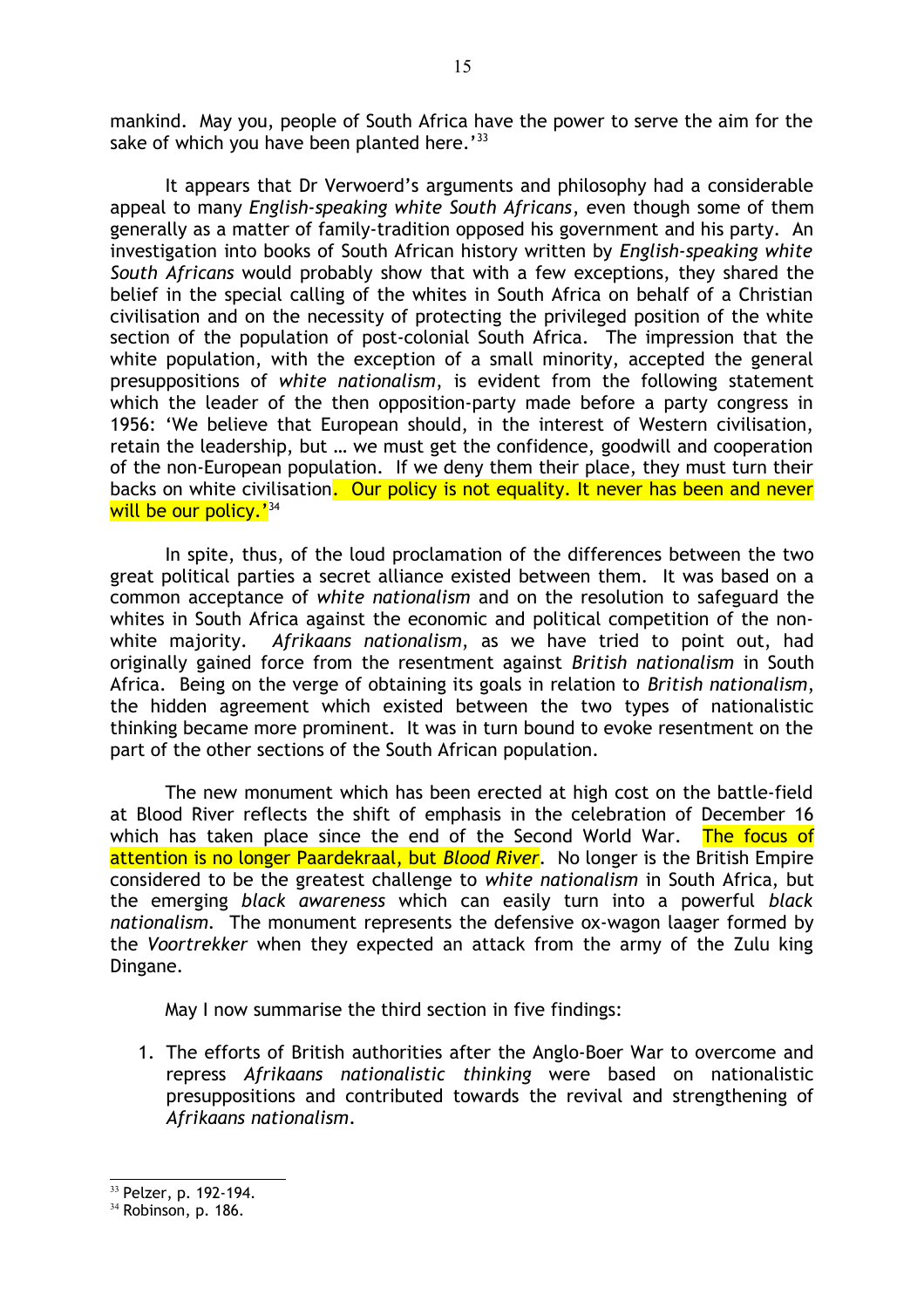- 2. The celebration of December 16 after the Anglo-Boer War played a decisive role in the revival of *Afrikaans nationalism*.
- 3. Since the end of the Second World War the divine calling of the *Afrikaans nation* came to be interpreted in world-wide perspective.
- 4. British opposition to *Afrikaans nationalistic thinking* was not effective since its basic presuppositions were shared by a large section of the Englishspeaking white people in South Africa.
- 5. The widely accepted principles of *white nationalism* among whites in postcolonial South Africa, supported by a feeling of political and economic frustration among the non-white majority, can tend to turn the emerging *black consciousness* into a strong *black nationalism*.

# **Conclusion**

Prof F.A. van Jaarsveld in an essay on the ideas of the Afrikaans-speaking white people in post-colonial South Africa, the "*Afrikaner",* on his calling and mission, raises the following question: 'is there not a danger that a people may become wrapped up in itself - to the point of self-deification?'<sup>[35](#page-15-0)</sup> Nationalistic thinking can aptly be described in the terms of this question. It is a thinking which leads a people to become wrapped up in itself and to deify itself. Various factors contribute towards the appeal which nationalistic thinking can have for convinced Christians: in countries with a strong Christian tradition nationalistic thinking tends to base its claims on God's revelation in the history of the nation. It further tends to emphasise the special talents and experiences of a nation. These experiences and talents may be valuable gifts for which a nation should be thankful to God. Nationalistic thinking derives its demonic and destructive power from the fact that it subordinates such gifts and talents to the self-elevation of the national group.

The celebration of December 16 has contributed considerably towards nationalistic thinking. On the other hand there have been warnings on the part of Afrikaans theologians against a nationalistic trend in the proclamation of the word of God. Occasionally a speech or a sermon held on December 16 has rather been a call to penitence than an encouragement to self-deification of the own group.

The revivalist tradition of the [white] Dutch Reformed Church with its concern for missionary outreach and ecumenism has been a corrective to nationalistic thinking in the white Afrikaans Reformed churches. A number of ministers, rooted in this tradition, have become aware of its weaknesses, especially in its concept of the church. In their studies they have devoted special attention to the biblical concept of the church and of mission. They have pointed out that the church is the church of Christ and not the bulwark of the nation. They have also stated that self-preservation of the nation may not be an ultimate aim in the church. At the same time they have stressed the biblical understanding of the unity of the church which transcends national and racial differences. At the grassroot level of the congregations and perhaps also at the synodical level an

<span id="page-15-0"></span><sup>35</sup> Van Jaarsveld, *The Afrikaner's Interpretation,* p. 28.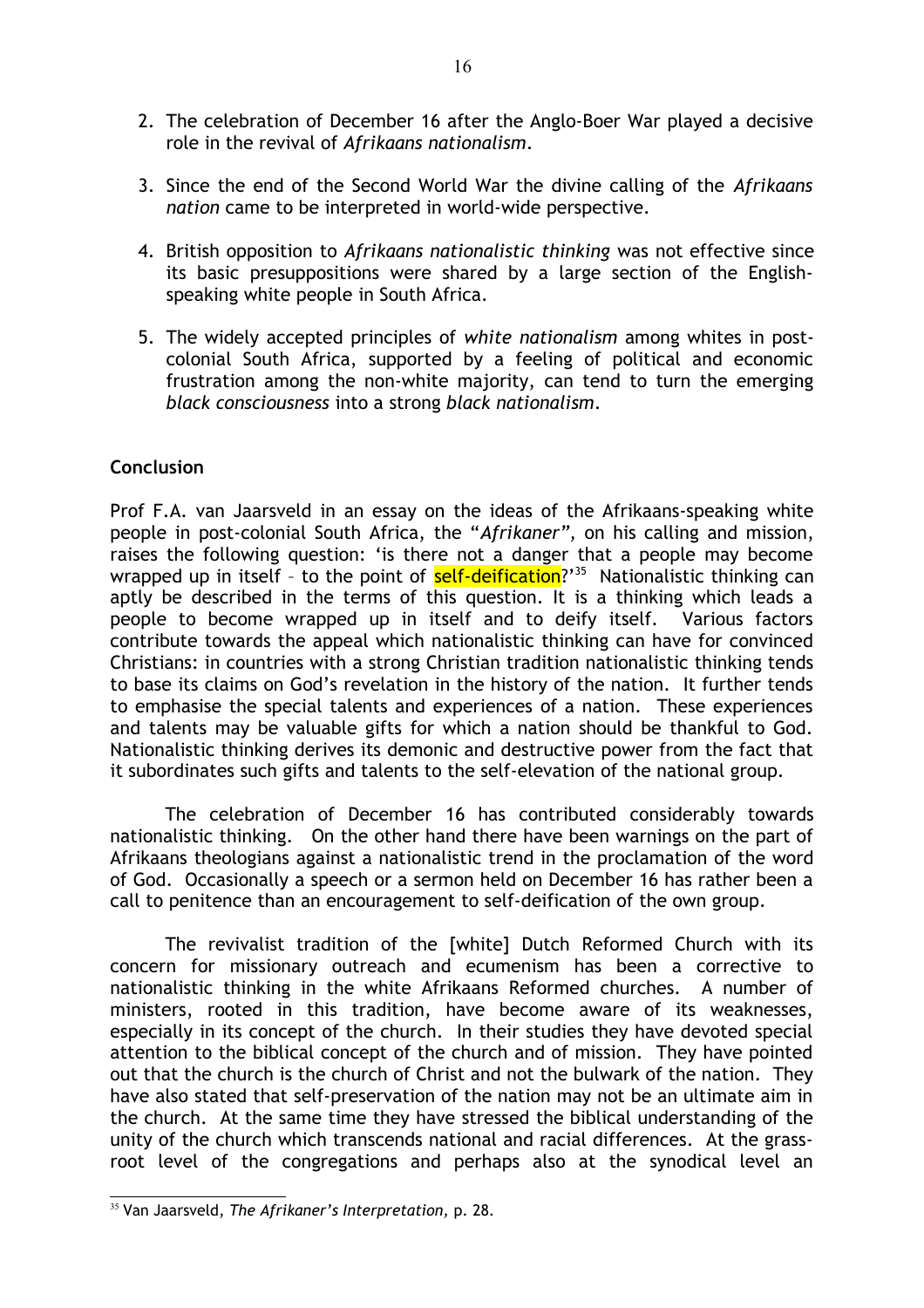understanding of the church associated with nationalistic thinking has, however, remained a potent force.

English-speaking white Christians and church leaders have vigorously warned against the dangers of nationalistic thinking. There is reason to assume that the hidden nationalistic thinking is still a strong force in the white membership of English-orientated white churches. Warnings against nationalistic thinking have frequently been understood as being directed against Afrikaans-speaking white people.

Vigilance in South African white churches against nationalistic thinking has been impaired by a trend in the proclamation of the word of God to understand sin and God's forgiveness nearly exclusively as pertaining to the individual. Little attention has been paid to sin as a power which can get control of groups and subordinate their thinking and actions to the self-elevation and pride of the group. Members of the congregations regularly visiting the church services and partaking in religious instruction, have only to a limited degree been made aware of the reflections which group-idolatry, proclaiming to be guided by God's word and calling, can find in the institutions and structures of church and society.

In our survey I have tried to indicate that nationalistic thinking has an inherent reproductive trend. Each type of nationalistic thinking tends to contribute to the birth of its counterpart. The conflict between the different types of nationalism is as a rule connected with great human suffering, frustration and loss of life. Where nationalism claims to rely on the guidance of God, it easily can lead a nation into committing national suicide by encouraging it to wait until the end for a miracle by which the nation would be saved from destruction.

If a survey of the history of December 16 is not to be a futile exercise, it should motivate us to re-examine the proclamation of the word of God in our churches. We have been entrusted with the message of man's acceptance by God for Christ's sake. This acceptance by God for Christ's sake emancipates us from the need to elevate our own persons or the groups to which we belong. It emancipates us from the need to re-act to experiences of rejection by the selfdeification of our group. How do we relate this message to human relations in our churches, to the relations between the different churches and between the groups of different origin in our country to the social, political and economic structures in our country? May I refer, in concluding, to a passage in the third chapter of the letter to the Colossians: 'And above all these, put on love which binds everything together in perfect harmony. And let the peace of Christ rule in your hearts, to which, indeed, you were called in the one body.'

Wolfram Kistner.

#### **BIBLIOGRAPHY**:

**Books** 

Cachet, F. Lion: *De Worstelstrijd der Transvalers.* Amsterdam, 1882. Cantor; N.F: *Perspectives on the European Past,* vol II. London, 1971. Dutch Reformed churches in South Africa: *Statements of Race Relations,*  Information Bureau, 1960.